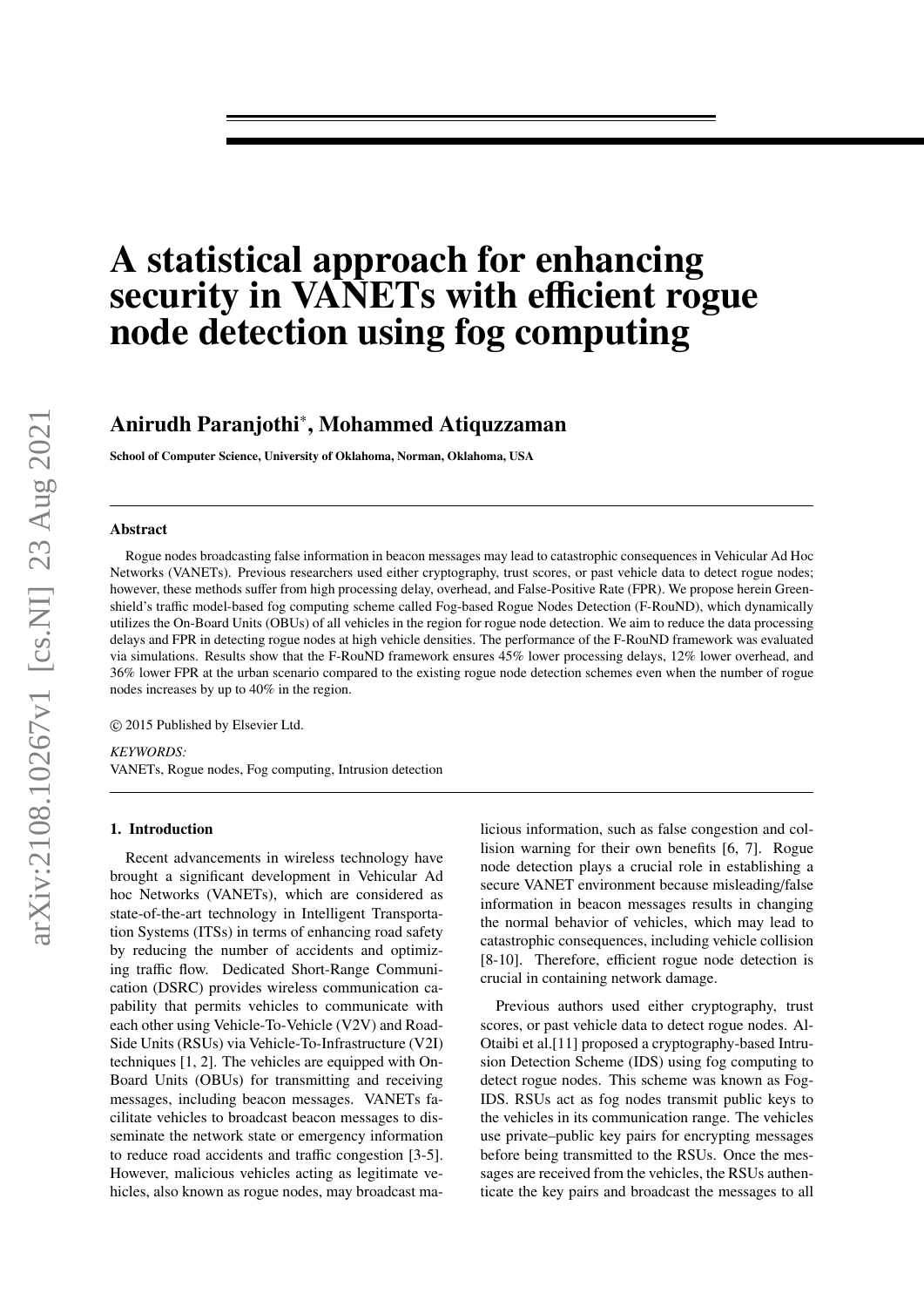other vehicles in the region. However, this approach [11] has high processing delay and overhead in detecting rogue nodes when the RSUs are overloaded or not available in the region. Zaidi et al. [12] presented an IDS to detect rogue nodes based on past vehicle data. Each vehicle collects historical information about all other vehicles in the region. Once sufficient details have been collected, the vehicles utilize their OBUs to combine the data and find rogue nodes in the region. The proposed scheme [12] has limitations, such as high delay and overhead. Ahmad et al. [13] proposed a trust-based scheme called Trust Evaluation and Management (TEAM). The TEAM framework comprises three different trust models for detecting rogue nodes: entity, data, and hybrid-oriented trust models. The entity-oriented model performs better compared to the data-oriented and hybrid-oriented trust models in detecting false data exchanged between vehicles due to the presence of high trustworthy vehicles. However, the framework [13] encounters high delay and FPR in detecting rogue nodes when the number of vehicles increases in the region.

To address the limitations of the existing rogue node detection schemes, we propose herein a Greenshield's traffic flow based-statistical framework for VANETs, called Fog-based Rogue Nodes Detection (F-RouND). The F-RouND framework is based on fog computing which dynamically utilizes the OBUs of all vehicles in the region for rogue node detection. The proposed framework employs a twofold process in rogue node detection. First, we use the guard node concept to detect rogue nodes. The guard node is the vehicle with more neighboring vehicles in its communication range than all other vehicles and creates a dynamic fog computing layer by utilizing the OBUs of all the vehicles in the region. The fog computing layer is then used to compare the speed and position of all the vehicles to the detect rogue nodes in the region. Second, the guard node performs a hypothesis test to validate whether the rogue nodes are correctly identified. Upon successful validation, the guard node broadcasts the rogue node information to all the vehicles in the region. The F-RouND framework exploits fog computing, which is characterized by low latency and high bandwidth, and performs computations at the network edge [14, 15].

The *novelty* of the work proposed herein providing low processing delays and FPR at high vehicle densities. In addition, our F-RouND framework does not depend on any roadside infrastructures, such as RSUs, or trust scores or past vehicle data in rogue node detection. The *di*ff*erence* between the F-RouND framework and the existing schemes [11-13] is that each vehicle uses its OBU or RSU to detect rogue nodes. RSUs are not uniquely deployed in all VANET regions. The absence of RSUs yields high processing delay and FPR. The OBUs of individual vehicles are resource-constrained and cannot be used to process a large number of beacon messages received from all the

vehicles in a region because it results in a high delay. VANETs are highly dynamic in nature. The significant delay associated with the rogue node detection may lead to severe network damage. In the F-RouND framework, the OBUs of all the vehicles are combined while creating the dynamic fog layer, which increases the computation power compared to individual OBUs, resulting in low processing delays and FPR.

Our *objective* is to reduce the latency in detecting rogue nodes, increase the True Positive Rate (TPR), and decrease the FPR at high vehicle densities. We considered three existing rogue node detection schemes for comparison: Fog-IDS [11], IDS [12], and TEAM [13]. A trade-off always exists when choosing the appropriate rogue node detection schemes for comparison. Choosing from among the existing rogue node detection schemes in VANETs is a challenging task that should consider factors such as the approaches used in rogue node detection, network size, type of data that will be transmitted, mobility models. Based on the aforementioned factors, the schemes presented in [11-13] are the best-known schemes for rogue node detection and have been used by most researchers in the recent times for comparison.

The performance of the F-RouND framework was evaluated via simulations using Objective Modular Network Testbed in C++ (OMNET++) and Simulation of Urban Mobility (SUMO) simulators for highway and urban scenarios with up to 4000 vehicles and 40% rogue nodes. Results showed that the F-RouND framework ensures 45% lower processing delays, 12% lower overhead, and 36% lower FPR at the urban scenario, and 44% lower processing delays, 10% lower overhead, and 32% lower FPR at the highway scenario compared to the [11-13] schemes. Overall, our framework performs up to 38% better than the existing rogue node detection schemes even when the number of rogue nodes increases by up to 40% in the region.

The *contributions* of this study are as follows:

- 1. We proposed a framework that uses statistical techniques and Greenshield's traffic model to detect rogue nodes at all vehicle densities in the urban and highway scenarios.
- 2. We introduced the guard node in our framework, which uses an OBU-based fog computing technique to compare and analyze beacon messages from all vehicles in the region and to perform an extensive hypothesis test to accept or reject data.
- 3. The proposed framework utilizes only vehicle speed values in beacon messages and does not depend on either trust score, cryptography, or past vehicle data in rogue node detection.
- 4. We performed an extensive simulation by creating a dynamic fog layer under varying vehicular and network conditions to determine false information broadcasted in both urban and highway scenarios.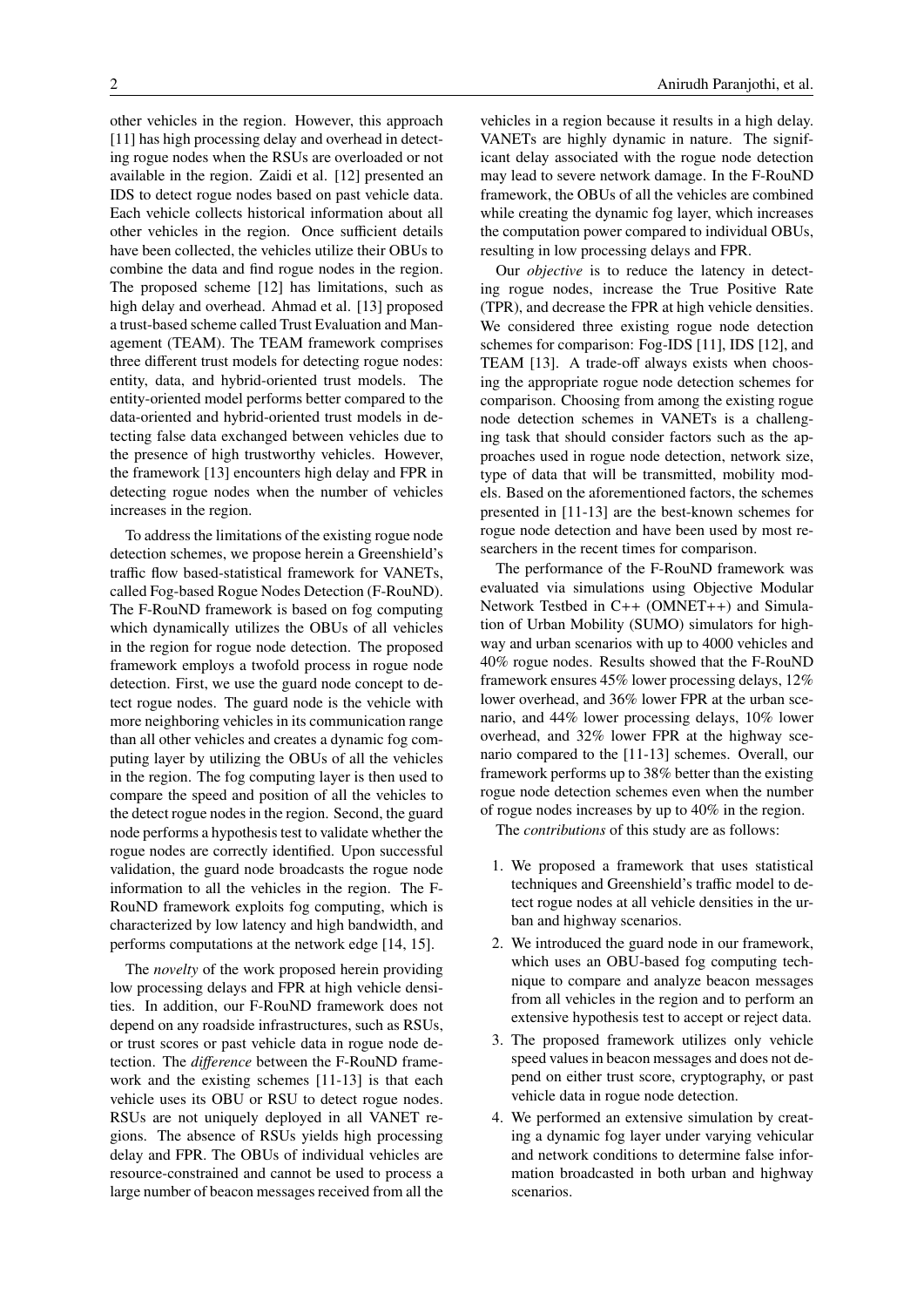The rest of the paper is structured as follows: related work is discussed in Section II; the system model is discussed in Section III. The working principle of the proposed work to detect rogue is illustrated in Section IV; Section V presents the performance evaluation of the F-RouND framework. The simulation results are discussed in Section VI. Finally, the conclusions and future directions are presented in Section VII.

# 2. Related Work

Security is an important issue in the VANET environment. Thus, detecting rogue nodes broadcasting false information through beacon messages plays a crucial role in establishing a secure environment [16, 17]. In VANETs, messages are broadcasted to neighboring vehicles using either broadcasting or multihop techniques. The users make life-saving decisions based on the information received from other vehicles [18]. Therefore, the messages received from the rogue nodes in dynamic vehicular networks may cause havoc by broadcasting false congestion or accident information to the neighboring vehicles. This section presents an overview of three main techniques used in existing approaches to detect rogue nodes in the region: cryptography, trust-based schemes, and past vehicle data.

Arshad et al. [19] proposed a beacon-based trust scheme to detect false messages in VANETs. Initially, the trust values of all vehicles are assigned to be 0; then, based on the data correctness, positive or negative trust values are assigned. Positive and negative trust values represent the normal and abnormal behaviors of the neighboring vehicles, respectively. When the calculated trust of any vehicle reaches a predefined threshold limit known as rogue nodes, the information is broadcasted to all the vehicles in the region. However, [19] suffers from high Packet Loss Ratio (PLR) and FPR. Liang et al. [20] presented a feature extraction algorithm for detecting false messages broadcasted by rogue nodes; this algorithm adopts past vehicle data for training and testing the data received from other vehicles in the network. The feature extraction algorithm comprises two modules: a feature extraction module and a classifier module. The feature extraction module extracts the vehicle flow and position from the received vehicle data and sends the information to the classifier module for verification. Upon receiving the values of the vehicle flow and position, the classifier module compares the received values against the past vehicle data to detect the rogue nodes. This approach [20] has a high delay in data extraction and processing at all vehicle densities.

Sedelmaci et al. and Ahmed et al. [21, 22] proposed trust-based schemes to detect rogue nodes; RSUs were used to compute trust scores and detect rogue nodes based on the calculated trust score. Zhang et al. and Shams et al. [23, 24] illustrated the rogue node detection mechanism based on the Support Vector Machine (SVM) and Dempster–Shafer Theory (DST) to resist false messages. The frameworks [23, 24] comprise a local trust module and a vehicle trust module. The local trust module uses an SVM-based classifier to detect false messages, while the vehicle trust module uses DST to derive the comprehensive trust value for all vehicles. The results of both the local and trust modules are then combined to find the rogue nodes in the region. However, the approaches [21-24] have low TPR and high overhead at high vehicle densities.

Mundhe et al. [25] illustrated a cryptographic-based message authentication scheme to detect false messages propagated among vehicles in VANETs. The proposed framework [25] employs a ring signature to generate the public and private keys for each vehicle in the network. When the sender broadcasts a beacon message to the neighboring vehicles, a ring signature gets generated and transmitted along with the message. The receiver accepts this message upon successful verification, which helps identify whether the message is modified in the middle. However, a significant delay is associated with the generation of the private and public keys for each vehicle when the RSUs are overloaded or not available in the region. Yang et al. [26] proposed a machine learning algorithm that verifies whether the data received from the vehicles in the region are valid by comparing them with the past vehicle data using classification and decision tree techniques. This approach [26] suffers from low TPR and high FPR when the number of vehicles increases in the region.

Tripathi et al. [27] and Nandy et al. [28] proposed trust-based intrusion detection frameworks for rogue node detection. The models proposed in [27, 28] assigns a trust value to all the vehicles in the region based on their behavior. The vehicles that either drop or alter the message are considered rogue nodes with negative trust values. Vehicles other than the rogue nodes are trustworthy vehicles with positive trust values. The trust values of the vehicles are maintained in the score table, which gets updated whenever messages are broadcasted by the vehicles. Each vehicle has a copy of the score table containing information about all the vehicles in the region. Thus, the messages received from the rogue nodes are ignored to contain network damage. As such, the frameworks proposed in [27, 28] suffer from high PLR and FPR in detecting the rogue nodes.

Liu et al. [29] proposed a Bayesian interferencebased traffic model to identify false messages in VANETs. Based on the Bayesian approach, the model [29] calculates the likelihood of traffic patterns for the future, which is further used to verify whether events, such as road accidents, reported by the vehicle have happened. If the model identifies the reported event as wrong, the corresponding vehicles that broadcasted the messages are considered as rogue nodes. The in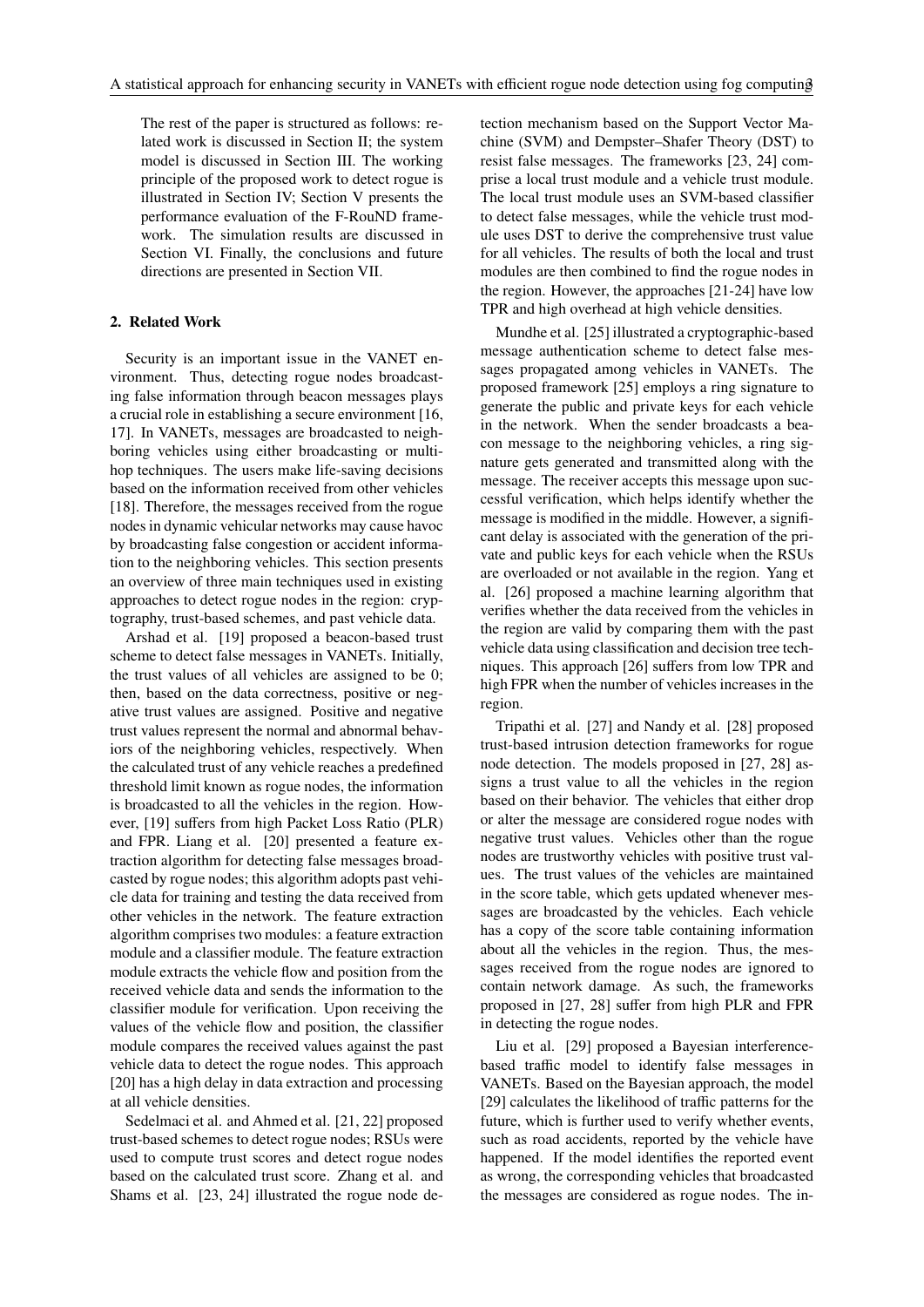formation regarding rogue nodes are broadcasted to all vehicles in the region. Manimaran et al. [30] presented a framework for Named Data Networking (NDN)-based VANETs. The framework analyzes the messages received from all other vehicles with past vehicle data and predefined rules to detect the rogue nodes. Once the false messages are detected, they are separated from the genuine messages under various test cases, resulting in trustworthy messages being broadcasted to all other vehicles in the region. In [29, 30], the OBUs of each vehicle were used to verify the messages are valid. The OBUs are highly resource-constrained; hence, this approach is not suitable for highly dense regions such as Manhattan and other downtown environments.

Zhou et al. [31] proposed a distributed collaborative intrusion detection framework that stores and compares past vehicle data to identify the false messages broadcasted by the rogue nodes in VANETs. The scheme proposed in [31] employs a clustering technique to segregate the vehicles based on the reputation state and behavior; then, the normal driving characteristics are compared with the individual clusters to detect malicious behaviors. The vehicles associated with the clusters exposing malicious behaviors termed rogue nodes are then ignored to contain the network damage. This approach [31] suffers from high processing delays in creating clusters and high PLR at high vehicle densities.

To overcome the limitations of the existing rogue node detection schemes [11-13, 19-31], we propose the F-RouND framework, which does not depend on either trust scores, cryptography, or past vehicle data, but instead adopts the fog computing technique, Greenshield's traffic flow theory, and the statistical model to detect rogue nodes in the region. The hypothesis test used for validating the result of the guard node, which declares whether the vehicle is rogue, increases the efficiency and performance of our framework compared to existing schemes even when the percentage of rogue nodes in the region is 40%. In addition, the F-RouND framework does not depend on any roadside infrastructures, including RSUs, in the rogue node detection.

### 3. System Model

In this section, we illustrate the mechanism and models, such as the network model, traffic flow model, and attack model, adopted in this study.

### *3.1. Network Model*

In VANETs, vehicles communicate with each other through messages. Vehicles are equipped with various devices, such as GPS, Radar, and OBU, to disseminate speed, position, acceleration, braking status, etc. to the neighboring vehicles [32, 33]. V2V and V2I

communication is used to transmit messages using either multihop or broadcasting techniques. Based on the received messages from neighbors, every vehicle adjusts their speed, acceleration, etc. to maintain the network state and behavior. We classify the vehicles in the F-RouND framework into two categories: honest, and rogue nodes. Honest nodes are the vehicles broadcasting genuine messages to the neighboring vehicles, while rogue nodes are those injecting false data before broadcasting it to the network.

We also employ the guard node concept to detect rogue nodes. The guard node is the most trustworthy vehicle located in the center of the network and creates a dynamic fog layer to compare and analyze the vehicle speed in the beacon messages to identify false messages broadcasted by the rogue nodes in the region. The OBUs of individual vehicles are resourceconstrained; thus, guard nodes utilize the OBUs of all the vehicles for creating the dynamic fog layer. Our F-RouND framework works efficiently even if there are multiple guard nodes in the region. However, the adoption of the fog computing technique provides a high computation power to the guard node, resulting in a lower delay and a high scalability at all vehicle densities, including highly dense regions, such as downtown environments. Thus, there is no need for multiple guard nodes to detect rogue nodes in any given circumstances. The working principle of the guard node, including the guard node selection, is presented in Section 4.

#### *3.2. Tra*ffi*c Flow Model*

We adopted the concept of Greenshield's traffic flow model to model the traffic flows in urban areas and highways. Greenshield model is a fairly accurate and simple model for predicting the traffic flows observed in real-world scenarios. It works under the assumption of density  $(\rho)$  and speed of vehicles  $(S)$  are negatively correlated [34]. The relationship between speed and density is defined as follows:

$$
S \propto \frac{1}{\rho} \tag{1}
$$

$$
S = C \cdot \frac{1}{\rho} \tag{2}
$$

where, C is a constant that depends on the communication range of the vehicle. As the speed and density of the vehicles are negatively correlated, the density increases when the vehicle speed decreases in the region and vice versa. The maximum density is the point at which the speed becomes zero, known as  $(\rho_{max})$ , and the maximum speed is when the density becomes zero, known as  $(S_{max})$ .

For example, consider the highway scenario depicted in Fig. 1, where vehicles are traveling at high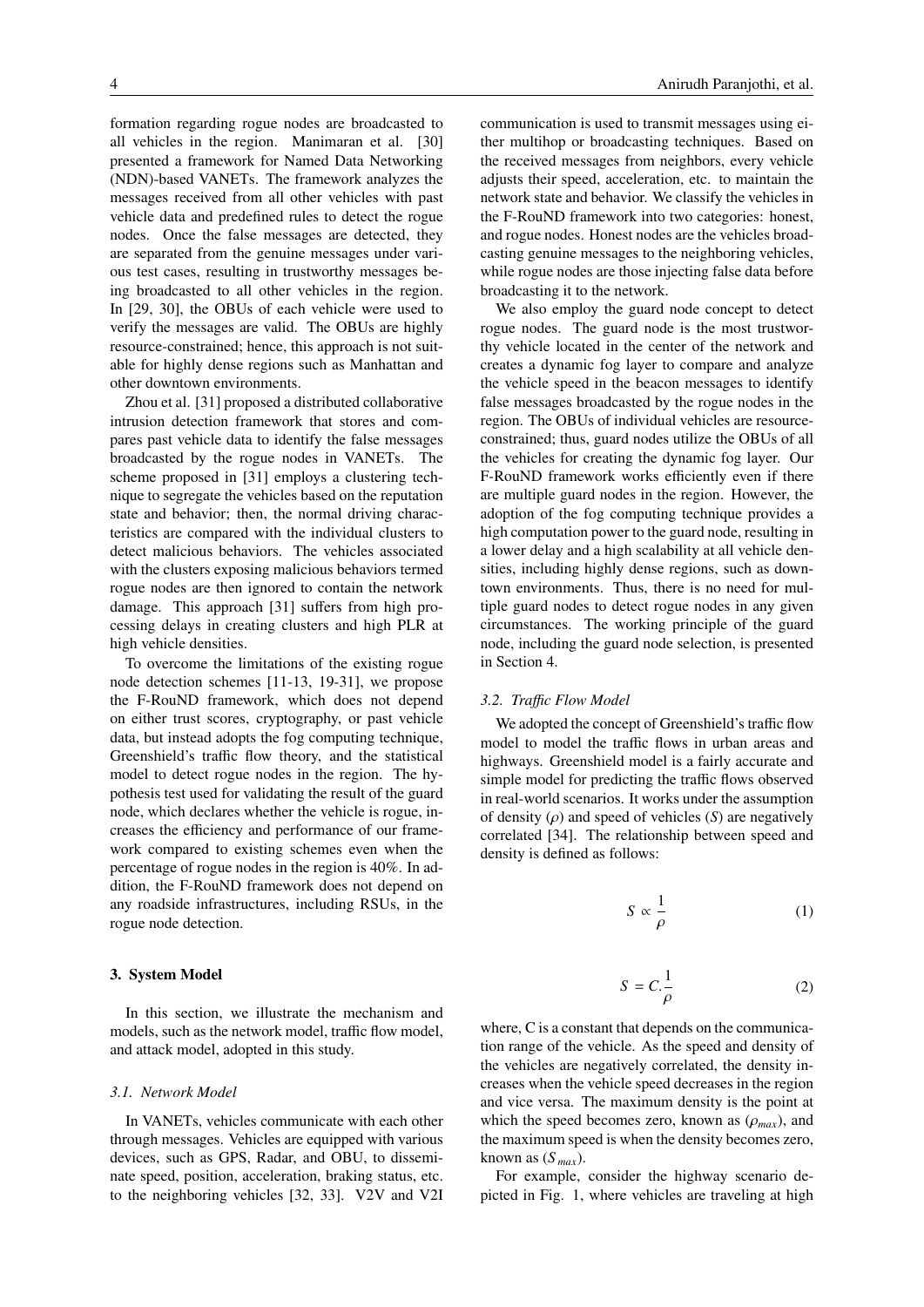

Fig. 1. An example highway scenario of the traffic flow model.

speed. (i.e., 60–70 mph). Under such conditions, the rogue nodes located in the network create a fake road accident scenario by broadcasting low-speed values in the beacon messages to all the vehicles in the region. The red region is where the rogue nodes are located, while the blue region is where the false messages are being broadcasted from the rogue nodes. Upon receiving the beacon messages from the rogue nodes, the vehicles start slowing down considering a road accident ahead. The green region is where the vehicles have not yet started braking because they are not in the communication range of the rogue nodes. The F-RouND framework uses the Greenshield's traffic flow modelbased dynamic fog computing technique to detect the rogue nodes (Section 4). However, in the case of an actual road accident scenario, the majority of the vehicles (i.e., honest nodes broadcast low-speed values in the beacon messages) can be easily identified and ignored.

#### *3.3. Attack Model*

Different types of attacks occur in VANETs. The F-RouND framework addresses the following false information attacks arising from beacon messages:

*False information attack:* Rogue nodes report an arbitrary event by modifying the values in the beacon messages with the vicious intent to cause damage to the network for their benefits. To create a greater impact on the network, the rogue nodes coordinate and collectively modify the speed values in the beacon messages at any time and broadcast low-speed values to the neighboring vehicles in the region to create an illusion of either a traffic congestion or a road accident ahead [35, 36]. Under extreme conditions, the false information messages propagated in VANETs may cause catastrophic consequences, including fatal vehicle collisions. The framework proposed herein effectively monitors the behavior of all the vehicles in the region to the detect rogue nodes, as discussed in Section 4.

#### 4. Proposed F-RouND Framework

In this section, we discuss the working principle of the F-RouND framework. The F-RouND framework uses the emerging fog computing technique to detect the rogue nodes providing false information in specific low-speed values by altering the beacon messages in VANETs. The information about rogue nodes

are then broadcasted to contain the damage. The proposed framework engages the dynamic fog computing technique to detect the rogue nodes due to its unique characteristics, including low latency and high bandwidth. Moreover, the fog layer is at the proximity of users and performs computations at the network edge [14, 15].

Fog devices share their heterogeneous resources for computation and storage. Moreover, these devices can communicate and cooperate without the intervention of third parties. Fog devices can be either resourceconstrained or resource-rich fog nodes with a powerful CPU, large memory, and storage. Individual OBUs are resource-constrained and cannot be used to process a large amount of data. Therefore, in our F-RouND framework, the OBUs of all the vehicles in the region are considered fog devices and are used for creating a dynamic fog layer at the proximity of the guard node. The dynamic fog layer is located at the network edge. It comprises fog nodes, which include gateways, fog devices, etc. The fog layer can be static at a fixed location or mobile on moving carriers, such as in the vehicular environment, and is responsible for processing information, such as beacon messages received from the neighboring vehicles, and temporarily storing it or broadcasting it over the network. One of the main advantages of the F-RouND framework is that unlike the existing frameworks [11-13, 19-31], the computation and storage power of the dynamic fog layer increase as the number of vehicles increases in the region, resulting in a lower data processing delay. This is due to the OBUs of all the vehicles being utilized to create the dynamic fog.

The F-RouND framework employs the guard node concept to detect all rogue nodes in the region. The vehicle with more neighboring vehicles in the communication range is considered as a guard node (Section 4.1). The guard node creates a dynamic fog layer using the OBUs of all the vehicles to compare and analyze beacon messages, specifically the vehicle speeds to detect rogue nodes. In addition to the vehicle speed, beacon messages exchanged between the vehicles also contain information, such as acceleration, braking status, and location. If there is a significant difference in vehicle speeds, the guard node classifies the vehicles as rogue nodes and the hypothesis test is performed to validate whether the rogue nodes are correctly identified.

If the hypothesis test yields speed values within the acceptance range, then the vehicles are considered as honest nodes; otherwise, the vehicles are highlighted as rogue nodes. Upon successful validation from the hypothesis test, the guard node broadcasts the information of rogue nodes to all the vehicles in the region. The vehicles start ignoring the subsequent beacon messages received from the rogue nodes to contain the damage. One such scenario of our framework is depicted in Fig. 2. The steps involved in the F-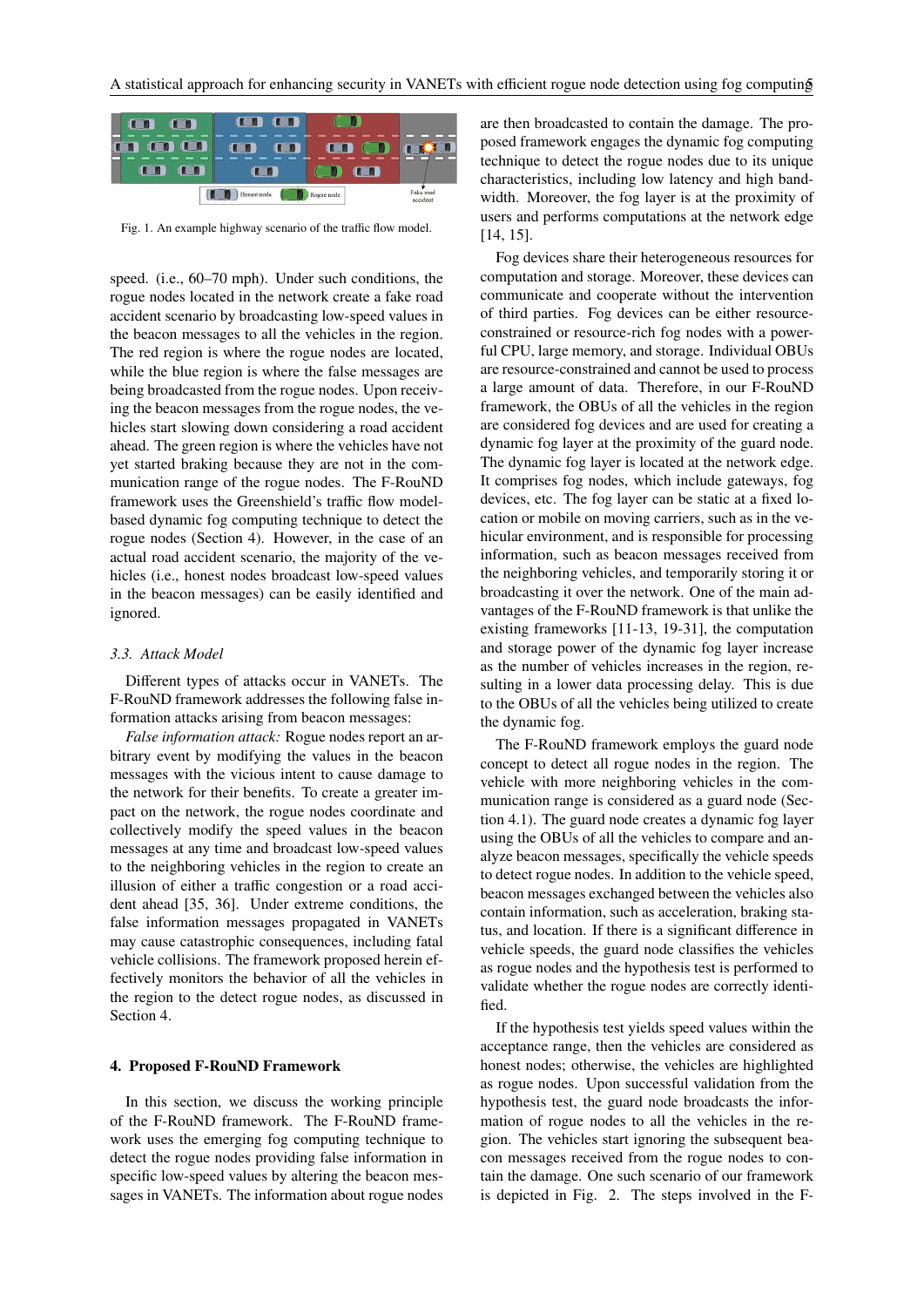

Fig. 2. Execution scenario of the F-RouND framework in the presence of a rogue node using the dynamic fog computing technique.

RouND framework in the rogue node detection are discussed in the subsections that follow.

# *4.1. Guard Node Selection*

Rogue nodes are vehicles broadcasting low-speed values in beacon messages to change the normal behavior of the vehicles for their own benefit. In the F-RouND framework, the guard node analyzes the speed values in the beacon messages received from all vehicles in the region to detect the rogue nodes. The following three assumptions are made in selecting the guard node. First, we assume that the guard node is the most trustworthy vehicle in the network. Thus, the guard node cannot turn out to be a malicious node in any given circumstances. Second, we assume that the center vehicle in the region acts as a guard node because the vehicle in the center has a higher number of neighboring vehicles in its communication range compared to the front and tail-end vehicles. Third, we assume that the total number of vehicles (*N*) in the region at any given time is at least two. The guard node needs at least two vehicles in the region to compare and analyze the beacon messages to detect the rogue nodes.

Most often, front-end vehicles are the rogue nodes (Fig. 1) and create an illusion of fake traffic congestion or road accident ahead to trap either one particular vehicle or all the vehicles traveling in the region and create catastrophic consequences, such as vehicle collisions. Moreover, as mentioned in Section 4.1, we assume that the guard node is the central vehicle in the region and cannot be malicious under any circumstances, thus ensuring that center vehicles are not the rogue nodes at any time interval.

Initially, we take the mean of the position vectors of all vehicles (i.e.,  $P_1$ ,  $P_2$ , ...,  $P_N$ ) to find a unique center point ζ.

$$
\zeta = \frac{1}{N} \sum_{i=1}^{N} P_i \tag{3}
$$

We calculate the Euclidean distance between  $\zeta$  and the position vector of each vehicle and determine the point with the minimum distance from the  $\zeta$ . Finally, the vehicle located at this point is selected as the guard node, *Gveh*.

$$
G_{veh} = \arg\min_{P_i \in X} \|\zeta - P_i\| \tag{4}
$$

where,  $X = \{P_1, P_2, \ldots, P_N\}.$ 

Sometimes, there may be an exceptional case where the point with the minimum distance may not be unique. In such a situation, our F-RouND algorithm will randomly select one vehicle among the minimum distance points as a guard node.

### *4.2. Cooperative Data Collection*

The selected guard node (Section 4.1) collects the data from all the vehicles in the range. The V2V communication technique is used for broadcasting beacon messages. The vehicles share their information using the Greenshield's traffic model discussed in Section 3.2. The vehicles receive beacon messages from all other vehicles in the region; thus, each vehicle knows about all the other vehicles in the region. However, to validate whether the received beacon messages are genuine, the guard node creates a dynamic fog layer by combining the computation resources (i.e., OBUs of all vehicles). In VANETs, the OBUs of individual vehicles are highly resource-constrained and cannot be used to analyze a large volume of data because it will result in a significant delay [37]. Thus, a dynamic fog layer is used for processing the received beacon messages to detect the rogue nodes and to perform an extensive hypothesis test to validate whether the rogue nodes are correctly identified.

### *4.3. Message Format*

In the F-RouND framework, each vehicle broadcasts beacon messages every 100 ms. The format of the beacon message of all the vehicles, except the guard node, is given below:

# *Bmsg* (*Speed*; *Position*; *Acceleration*; *Density*)

The guard vehicle modifies the existing beacon message format to include information about the rogue nodes in the region. Thus, apart from the usual parameters, the beacon messages from the guard node also include the following:

# *Bmsg* (*Speed*; *Position*; *Acceleration*; *Density*; *Rlt*; *RID*)

where, *Rlt* is the result of the hypothesis test and *RID* is the unique vehicle ID of the rogue nodes discussed in Section 4.5.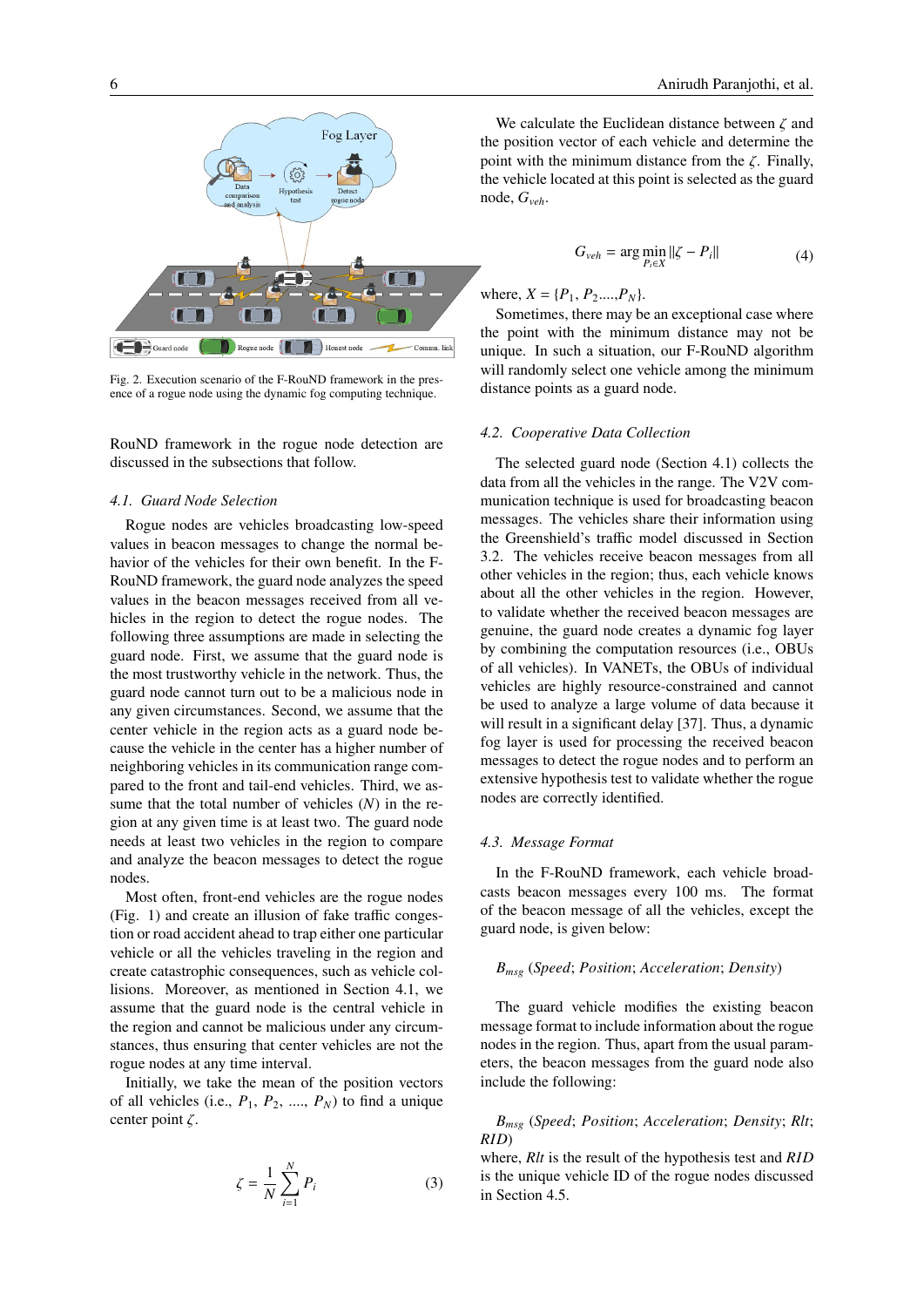### *4.4. Speed and Density of Vehicles*

As mentioned in Section 3.2, in the proposed framework (F-RouND), Greenshield's mathematical model is used to model the traffic flow. The guard node calculates the density of vehicles in the region from the received beacon messages from the vehicles in the region and is given as follows:

$$
\rho = B_{msg} \cdot N \tag{5}
$$

where  $B_{msg}$  is the beacon message broadcasted from one vehicle ID and *N* is the total number of vehicles in the region. The density window size is equal to the transmission and reception ranges of the vehicles in the network. In the F-RouND framework, each vehicle can transmit and receive messages up to 500 m (i.e., the vehicles can communicate with the neighboring vehicles up to 500 m ahead and behind them). Therefore, the communication window of each vehicle, including the guard vehicle, is 1000 m.

The speed and density of the vehicles are negatively correlated (Section 3.2); thus, the relationship between speed and density can be defined as follows:

$$
S = S_{max} - \frac{\rho}{\rho_{max}} S_{max}
$$
 (6)

where  $S_{max}$  is the speed of the vehicle when the density is zero and  $\rho_{max}$  is the maximum density, which is also the point at which the vehicle speed becomes zero.

The selected guard node (Section 4.1) creates a dynamic fog layer to compare and analyze speed values in the received beacon messages. If there is a significant speed difference in any of the beacon messages received, the guard node classifies the vehicle that broadcasted the corresponding speed value as a rogue node, and the hypothesis test (Section 4.5) is performed to validate whether the vehicle is rogue. Once the rogue nodes are identified, the guard node calculates the average density  $(\rho_{\alpha vg})$  and the average speed  $(S_{\text{ave}})$  to perform the hypothesis test.

$$
\rho_{avg} = \frac{1}{N} \sum_{i=1}^{N} \rho_i \tag{7}
$$

$$
S_{avg} = \frac{1}{N} \sum_{i=1}^{N} S_i
$$
 (8)

During the hypothesis test, the guard node compares the average speed (*S avg*) with the individual speeds. The vehicles corresponding with the average speed are called honest nodes. In the case where the average speed difference is either high or low, the upper and lower bound values are calculated to decide



Fig. 3. Hypothesis test of the F-RouND framework based on the average vehicle speed to determine the acceptance range values.

whether a received speed should be accepted. The validation from the hypothesis test provides better performance of the F-RouND framework, resulting in a higher TPR and a lower FPR compared to the schemes presented in [11-13]. A brief explanation of the hypothesis test is illustrated in Section 4.5.

# *4.5. Hypothesis Test to Validate the Vehicle Speed*

Hypothesis testing allows a confidence interval to be in a range of values that allows us to accept a claim with a certain confidence. Our framework performs a hypothesis test with the speed values received from all vehicles in the region, allowing the guard node to accept the speeds with a certain confidence. Moreover, hypothesis testing is a commonly used statistical technique when there are two different claims, of which only one claim can be true. In the F-RouND framework, except for the guard vehicle, we have two different claims for all the vehicles in the region (i.e., the vehicle is either honest or rogue). If the vehicle is honest, the guard node accepts the data; otherwise, the vehicle is considered a rogue and the rogue node information is broadcasted over the region. We use the hypothesis test to validate the vehicle speed in the beacon messages, as presented in Fig. 3.

Two hypotheses are involved in the hypothesis testing approach: null hypothesis  $(H_0)$  and alternate hypothesis  $(H_a)$ . The null hypothesis is the claim that must be tested, while the alternate hypothesis is everything else. If the null hypothesis is accepted, then the alternate hypothesis is rejected and vice versa. In the F-RouND framework, the null hypothesis  $(H_0)$  is that the speed value received is from an honest vehicle, while the alternate hypothesis  $(H_a)$  is that the speed value received is from a rogue node. Two types of error are associated with the hypothesis testing approach: the first type of error (Type I error) occurs when the null hypothesis is wrongly rejected, also known as a false positive; the second type of error (Type II error) occurs when the null hypothesis is wrongly not rejected, also known as a false negative. Table I presents the types of errors and decisions in the null hypothesis testing  $(H_0)$ .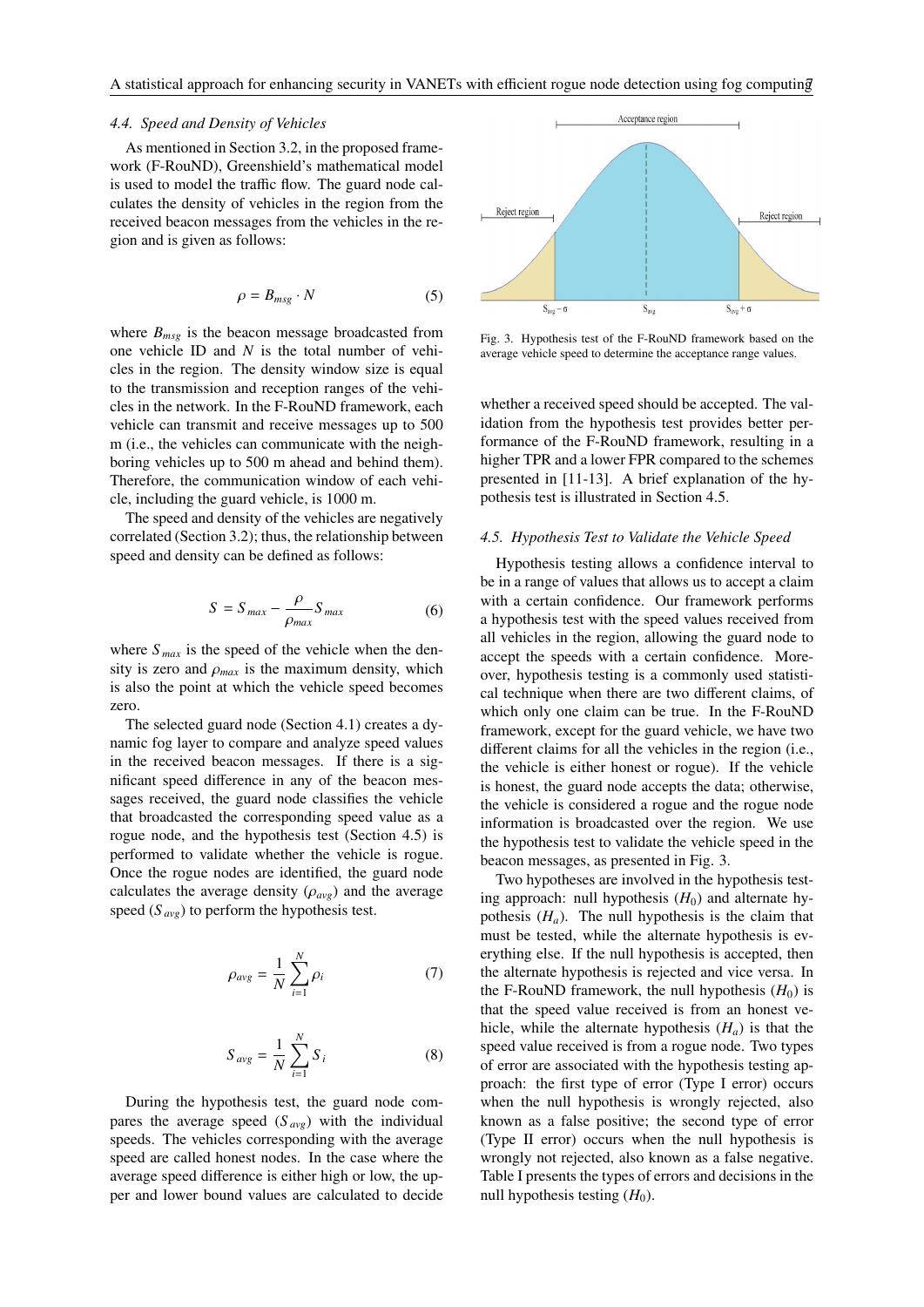|                                     |        | Null hypothesis $(H_0)$          |                                   |  |
|-------------------------------------|--------|----------------------------------|-----------------------------------|--|
|                                     |        | True                             | <b>False</b>                      |  |
| Null hypothesis $(H_0)$<br>decision | Accept | No error                         | Type II error<br>(False negative) |  |
|                                     | Reject | Type I error<br>(False positive) | No error                          |  |

Table 1. Types of error and decisions in null hypothesis testing

We use standard deviation  $(\sigma)$  to calculate the variation in average speed with the received speed values of all vehicles in the region as follows:

$$
\sigma = \sqrt{\frac{1}{N} \sum_{i=1}^{N} (S_{avg} - S_i)^2}
$$
 (9)

The speed values of the vehicles close to the average speed calculated using the guard node result in a low standard deviation, while the speed value of the vehicles that highly from the average speed value results in a high standard deviation. We calculated the confidence interval based on Eq. (9) to determine the acceptance range values. The upper and lower limits of the acceptance region are  $S_{avg} - \sigma$  and  $S_{avg} + \sigma$ . The received speed values of the honest nodes always fall in the acceptance region when the null hypothesis is true (i.e.,  $S_{avg} - \sigma < S_{avg} < S_{avg} + \sigma$ ). Therefore, the guard node rejects speed values received outside the acceptance region ( $S_{avg} - \sigma > S_{avg} > S_{avg} + \sigma$ ). The vehicles that broadcast false speed values are considered as rogue nodes.

Unlike the existing rogue node detection schemes [11-13, 19-31], the F-RouND framework works efficiently for all vehicle densities and all road conditions. For example, in the case of a road accident or traffic congestion, the speed of all the vehicles dropping in the region will bring down the average speed; consequently, the speed values of all honest nodes remain in the acceptance region. The rogue nodes broadcasting false information can be easily detected depending on whether  $S_{avg} > S_{avg} + \sigma$  or  $S_{avg} < S_{avg} - \sigma$ . Once the rogue nodes are identified, the guard node modifies the existing beacon message format in such a way that the rogue node ID and the result of the hypothesis (either 0 or 1) are embedded in it; then, the guard node broadcasts the information of rogue nodes to all the vehicles in the region.

$$
Rlt = \begin{cases} 0; & S_{avg} - \sigma < S_{avg} < S_{avg} + \sigma \\ 1; & \text{Otherwise} \end{cases} \tag{10}
$$

The beacon message from the guard node includes the following information: *(Rlt*, *RID*). All vehicles in the region start ignoring the beacon messages subsequently received from the rogue nodes to contain the damage.

# *4.6. Analysis of the Proposed F-RouND Framework*

In this analysis, we calculated the probability of failure. System failure can occur due to loss of connectivity, insufficient capacity of fog, etc. The probability of system failure  $P_{svsfail}$  is calculated as follows:

$$
P_{\text{sysfail}} = \sum_{i=0}^{N, t_{\text{max}}} {N, t_{\text{max}} \choose i} d_f^i (1 - d_f)^{N, t_{\text{max}}^{-i}}
$$
(11)

where *N* is the number of vehicles,  $t_{max}$  is the maximum time taken by the vehicles to get connected, and  $d_f$  is the probability of success in the fog. A minimum number of failures leads to the maximum performance of the F-RouND framework.

#### *4.7. F-RouND Rogue Node Detection Algorithm*

| <b>Algorithm 1:</b> Rogue nodes detection algorithm |  |                                                                         |  |  |  |  |  |
|-----------------------------------------------------|--|-------------------------------------------------------------------------|--|--|--|--|--|
|                                                     |  | <b>Input:</b> $G_{veh}$ receives $B_{mse}$ from all vehicles in the re- |  |  |  |  |  |
| gion                                                |  |                                                                         |  |  |  |  |  |

Output: *Gveh* broadcasts the rogue node information to all the vehicles in the region

- 1: if  $(N \geq 2)$  then
- 2: Calculate  $\zeta$ <br>3: Calculate F
- Calculate Euclidean distance
- 4: Assign *Gveh*
- 5: else Goto step 21
- $6<sub>1</sub>$  end if
- 7: *Gveh* creates a dynamic fog layer from OBUs of all vehicles in the region
- 8:  $G_{veh}$  receives  $B_{msg}$  from all vehicles in the region
- 9: for each *Bmsg* received do
- 
- 10: **Calculate**  $\rho_{avg}$ <br>11: **Calculate**  $S_{avg}$ 11: Calculate *S avg*
- 12: Perform hypothesis test to validate each vehicle speed
- 13: if *S* in the acceptance range then
- 14: Declare the vehicle as honest node
- 15: else
- 16: Declare the vehicle as rogue node
- 17: Store the rogue node id
- $18:$  end if
- 19: end for
- 20: *Gveh* broadcasts rogue node information through *Bmsg*
- 21: Terminate rogue node detection algorithm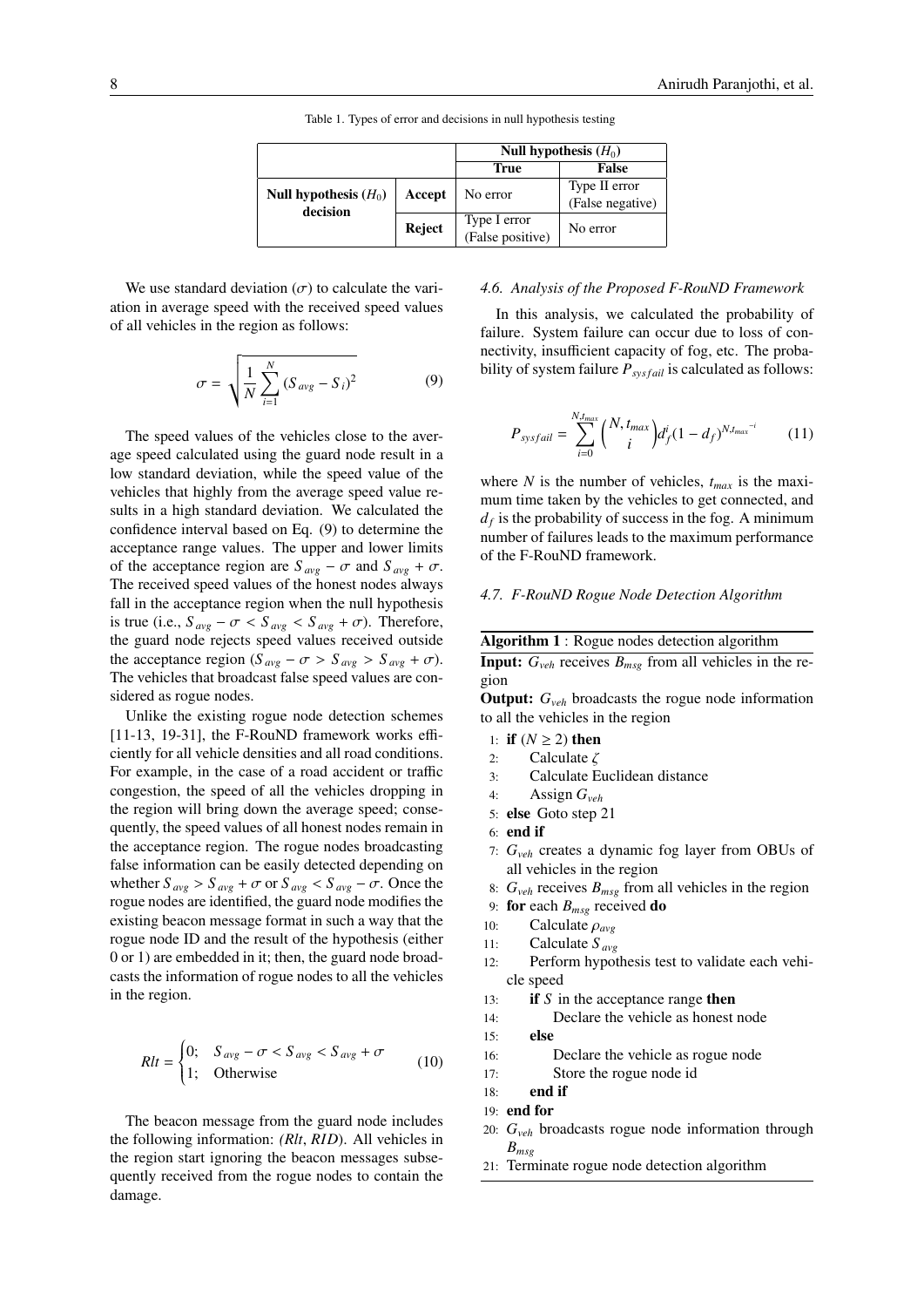

Fig. 4. Simulated maps of the F-RouND framework from the City of Norman, USA: (a) urban and (b) highway scenarios.

#### 5. Performance Evaluation

This section evaluates the performance of our proposed framework discussed in Section 4. Each analysis is explained in the following subsections.

# *5.1. Simulation Setup*

The main objective of our simulation was to evaluate the performance of the F-RouND framework in the presence of rogue nodes in both urban and highway scenarios (Section 4). We used OMNET++ and SUMO simulator to perform the simulations. SUMO is an open-source traffic simulator that provides a trace of vehicle movements, such as vehicle speed, position, and acceleration. at the end of every simulation [38]. SUMO supports OpenStreetMap (OSM) to import real-world road networks, including buildings, water bodies, and traffic lights, for a realistic simulation. The output of the SUMO simulation was given as input to the OMNET++ simulator. OMNET++ is a discrete event simulator that provides a packet loss model, a node deployment model, a node mobility model, and a wireless signal propagation model to measure the network performance [39]. The node deployment and mobility models were used for determining the dynamic placement and movement of vehicles, respectively, while the wireless signal propagation and packet loss models were used for transmitting radio waves and measuring the number of packets dropped in the transmission, respectively.

To measure the performance of our F-RouND framework, we imported two maps from the city of Norman, United States of America. The first map represents the urban scenario, while the second shows the highway scenario of Norman, as represented in Fig. 4. The vehicles in the urban scenario had a lower mobility compared to those in the highway scenario as the vehicle speed in the urban scenario was limited to 30–45 mph whereas that in the highway scenario was up to 70 mph. The majority of the vehicles in the network were honest and broadcasted genuine messages to the other vehicles in the network. Thus, to assess the scalability and behavior of the F-RouND framework,

Table 2. Parameters used in simulartion of the F-RouND framework

| <b>Parameters</b>   | <b>Values</b>     |  |  |  |  |
|---------------------|-------------------|--|--|--|--|
| Road length         | 6 km              |  |  |  |  |
| Number of vehicles  | 500-4000          |  |  |  |  |
| Number of lanes     | 2                 |  |  |  |  |
| Vehicle speed       | $30 - 70$         |  |  |  |  |
| Beacon message size | 300 bytes         |  |  |  |  |
| Transmission range  | $500 \text{ m}$   |  |  |  |  |
| Simulation scenario | Urban and highway |  |  |  |  |
| Technique used      | Fog computing     |  |  |  |  |
| Protocol            | IEEE802.11p       |  |  |  |  |
| Simulator used      | Omnet++, SUMO     |  |  |  |  |

we increased the presence of rogue nodes in the network up to 40%. Table II summarizes the most commonly used parameters used in the simulation.

All the vehicles in our simulations used the IEEE 1609 Wireless Access in Vehicular Environment (WAVE) protocol/DSRC stack, which builds on IEEE 802.1p WLAN standard and operates on seven reserved channels in the 5.9-GHz frequency band for vehicular communication. Among the seven channels, the DSRC stack has one Control Channel (CCH) responsible for broadcasting critical information, such as beacon messages, and Six Service Channels (SCHs) for broadcasting non critical information. The vehicles continuously adopted CCH to broadcast 300-byte beacon messages to the neighboring vehicles every 100 ms at an application rate of 3 Mbps and SCHs to randomly send 256 byte IP packets at an application rate of 6 Mbps. Our measurements were based on averaging the results obtained from 10 simulations. We varied the number of rogue nodes to be between 5% and 40% of the overall vehicles in the network. The total simulation time was 700 s. The rogue node detection process started immediately once all the vehicles entered the road. To provide stochasticity in the simulation, we used randomness in SUMO, which allows the vehicles to enter and exit from a random lane with a variable speed and destination. This eliminates a controlled environment with a predictable outcome,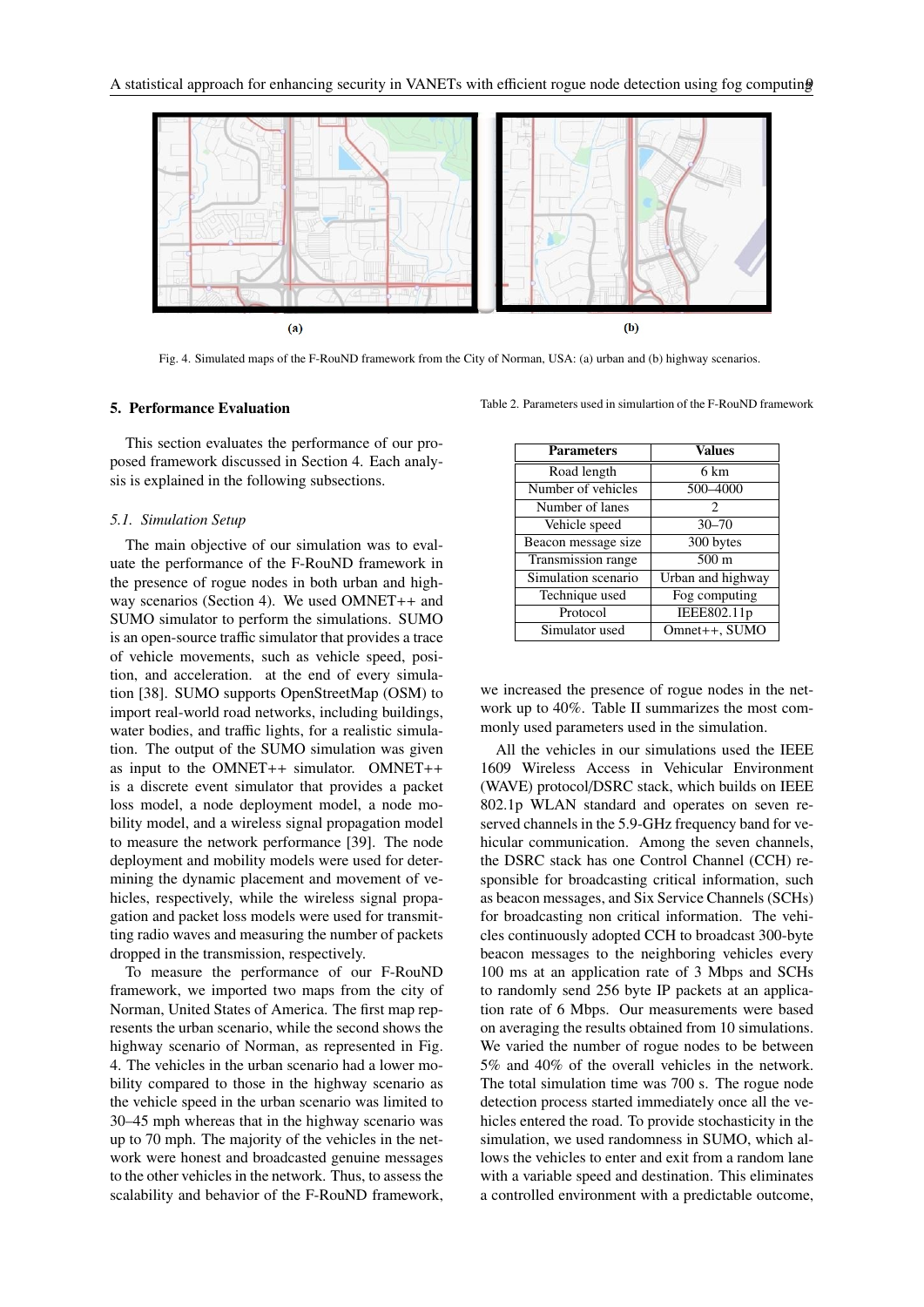leading to a reality in the simulation.

OMNET++ uses a TCP-based client-server architecture, where OMNET++ acts as a client and SUMO acts as a server. It helped simulate the real streets of the city of Norman by considering the lanes, traffic lights, turns, and other traffic entities. In our F-RouND framework, the threshold value was more dynamic and was calculated for each simulation as it depends on the speed of the vehicles in the region. The low-speed threshold may increase the FPR. However, when the speed threshold was increased, the detection probability decreased because some rogue nodes may have been missed due to the high-speed threshold. Consequently, to detect all the rogue nodes in the region and to reduce the FPR, the speed threshold has to be chosen dynamically based on the simulation scenario. Once the rogue node was detected in the simulation, the guard node changed the corresponding vehicle state in SUMO to a rogue node by sending a message to the OMNET++ client interface, which generated a set of commands and sent them to SUMO for execution, followed by broadcasting the rogue node information to all the vehicles in the region.

# *5.2. Performance Metrics*

The simulations were performed based on the equations formulated in Section 4. The number of rogue nodes was increased from 5% to 40% to identify how successfully our proposed framework classifies trustworthy vehicles as honest nodes and malicious vehicles as rogue nodes. We considered data processing time, PLR, average throughput, overhead, TPR, and FPR to evaluate the performance of the F-RouND framework and to compare our results with those of the Fog-IDS, IDS, and TEAM schemes:

- Data processing time: The time needed by the guard node to compare and analyze the beacon messages to detect rogue nodes in the region.
- PLR: The ratio of the number of lost packets to the total number of packets sent across a communication channel.
- Average throughput: Average rate of successfully broadcasted messages across a communication channel.
- Overhead: The overhead is the additional information exchanged between the vehicles to detect rogue nodes in the region.
- True positive rate: The percentage of rogue nodes is accurately detected and classified as rogue nodes.

$$
TPR = \frac{Number of rough nodes detected correctly}{Total number of rough nodes}
$$
\n(12)

• False positive rate: The percentage of honest nodes is incorrectly detected and classified as rogue nodes.

$$
FPR = \frac{\text{Number of honest nodes detected incorrectly}}{\text{Total number of honest nodes}}
$$
\n(13)

# 6. Results

As mentioned in Section 5, we performed a simulation in two parts: the urban and highway scenarios. The vehicles in the urban scenario had a low mobility, while those in the highway scenario had a high mobility. During the simulation, the F-RouND framework was analyzed based on the equations formulated in Section 4 and the performance metrics illustrated in Section 5. The results are presented in the subsequent sections.

# *6.1. Urban Scenario*

*1) Data processing time:* This is the time taken by the guard node to process and analyze the received beacon messages from the neighboring vehicles. When the number of vehicles increased from 500 to 4000, the data processing time increased as the guard node needed to process a large number of beacon messages received from all the vehicles in the region. However, as mentioned in Section 4, the computation power of the guard node increased when the number of vehicles increased in the region because the OBUs of all vehicles utilized in creating the dynamic fog layer resulted in a 45% lower processing delay at all vehicles densities compared to the schemes presented in [11-13]. In the 4000-vehicle simulation, the data processing time was 43%, 52%, and 57% lower than that in the Fog-IDS, IDS, and TEAM schemes, respectively as shown in Fig. 5a. The results show that our F-RouND framework is efficient, scalable, and can handle high vehicle densities.

*2) PLR:* The PLR increased when the number of vehicles increased in the region because an increase in the number of vehicles receives a large number of beacon messages from the neighboring vehicle. Thus, the load on the dynamic fog layer increased, which consequently resulted in a packet drop when the load reached the maximum capacity of the dynamic fog. However, the high computation power of the fog resulted in an optimum network capacity even at high vehicle densities in an urban scenario. The PLR was calculated for a number of vehicles ranging from 500 to 4000, as shown in Fig. 5b. In the 4000-vehicle simulation, the PLR was 8%, 45%, and 47% lower than that in the Fog-IDS, IDS, and TEAM schemes, respectively.

*3) Average throughput:* In our F-RouND framework, the average throughput increased when the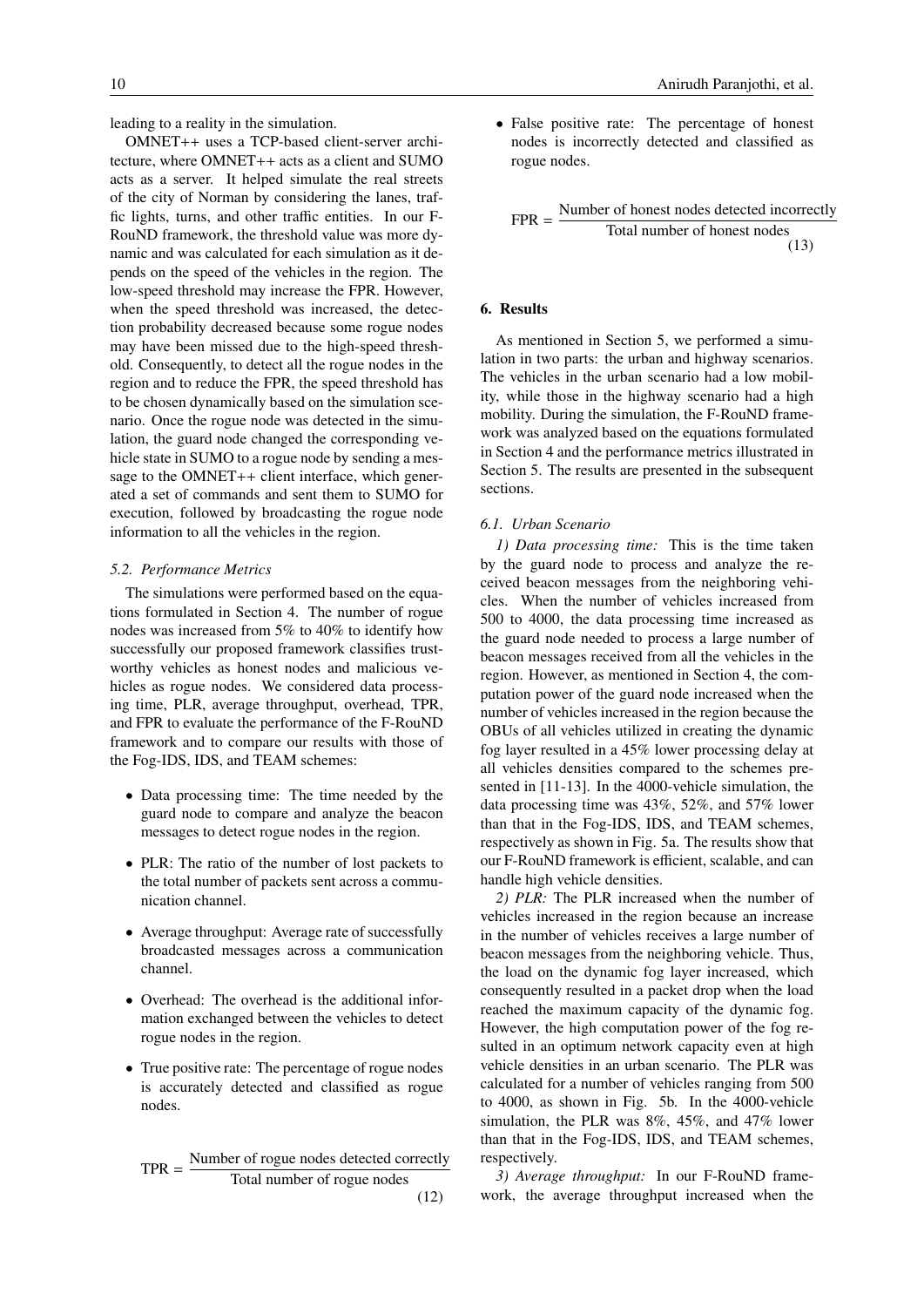

Fig. 5. Comparison of urban scenarios of the F-RouND framework with Fog-IDS, IDS, and ELIDV schemes: (a) data processing time; (b) PLR; (c) average throughput; (d) overhead; (e) TPR; and (f) FPR.

number of vehicles increased from 500 to 4000 because a large number of beacon messages were successfully broadcasted to all vehicles in the region. This was due to the high scalability of our dynamic fog, low data processing delays (Fig. 5a), and low PLR (Fig. 5b) at high vehicle densities. In the 4000-vehicle simulation, the average throughput in an urban scenario was 9%, 17%, and 23% higher than that in the Fog-IDS, IDS, and TEAM schemes, respectively. The evaluation of average throughput shows the robustness and efficiency of the F-RouND framework, as shown in Fig. 5c.

*4) Overhead:* The overhead of the F-RouND framework was calculated against the number of rogue nodes, as shown in Fig. 5d, and increased at all vehicle densities due to an extensive hypothesis test needed to validate whether or not the rogue nodes were correctly identified (Section 4). However, unlike existing approaches [11-13], our F-RouND framework does not require any additional information, such as past vehicle data, trust score, and digital signature exchanged between the guard node to detect rogue nodes in the region resulting in 12% lower overhead in an urban scenario even when the number of rogue nodes increased up to 40% as shown in Fig. 5d. For example, when the number of rogue nodes was 30% in the region, the overhead was 10%, 9%, and 13% lower than that of the Fog-IDS, IDS, and TEAM schemes, respectively.

*5) TPR:* TPR was calculated against the number of rogue nodes, as shown in Fig. 5e. When the number of rogue nodes was more than 35%, the TPR marginally decreased to 99%. It was difficult to detect the rogue node when the speed variation was gradual. However, to generate either a false congestion scenario or

catastrophic consequences, the target rogue node suddenly decreased the speed values. Thus, the F-RouND framework can detect the rogue nodes even at high vehicle densities, resulting in a higher TPR compared to [11-13].

*6) FPR:* The increase in the FPR increased the rogue nodes in the region and deteriorated the performance of the rogue node detection schemes. One of the main advantages of the F-RouND framework is that the rogue node detection relies only on the speed values in the beacon messages broadcasted by all vehicles in the region without considering any trust scores or past vehicles, resulting in 36% lower FPR even at 40% rogue nodes in the region compared to [11-13] schemes. For example, when the number of rogue nodes was 40% in the region, the FPR was 31%, 51%, and 38% lower than that of the Fog-IDS, IDS, and TEAM schemes, respectively as shown in Fig. 5f.

# *6.2. Highway Scenario*

*1) Data processing time:* Fig. 6a shows the data processing delay for the number of vehicles ranging from 500 to 4000 in a highway scenario. The F-RouND framework showed a relative insensitivity to vehicle counts because the guard node adopted a dynamic fog layer for processing the beacon messages received from neighboring vehicles (Section 4). Therefore, irrespective of the simulation scenario (i.e., either urban or highway scenario), the delay remained similar. The data processing delay at the highway scenario was 44% lower compared to those in [11-13], resulting in a highly robust and efficient framework. For example, in the 3000-vehicle simulation, the data processing delay was 40% lower than the Fog-IDS, IDS, and TEAM schemes.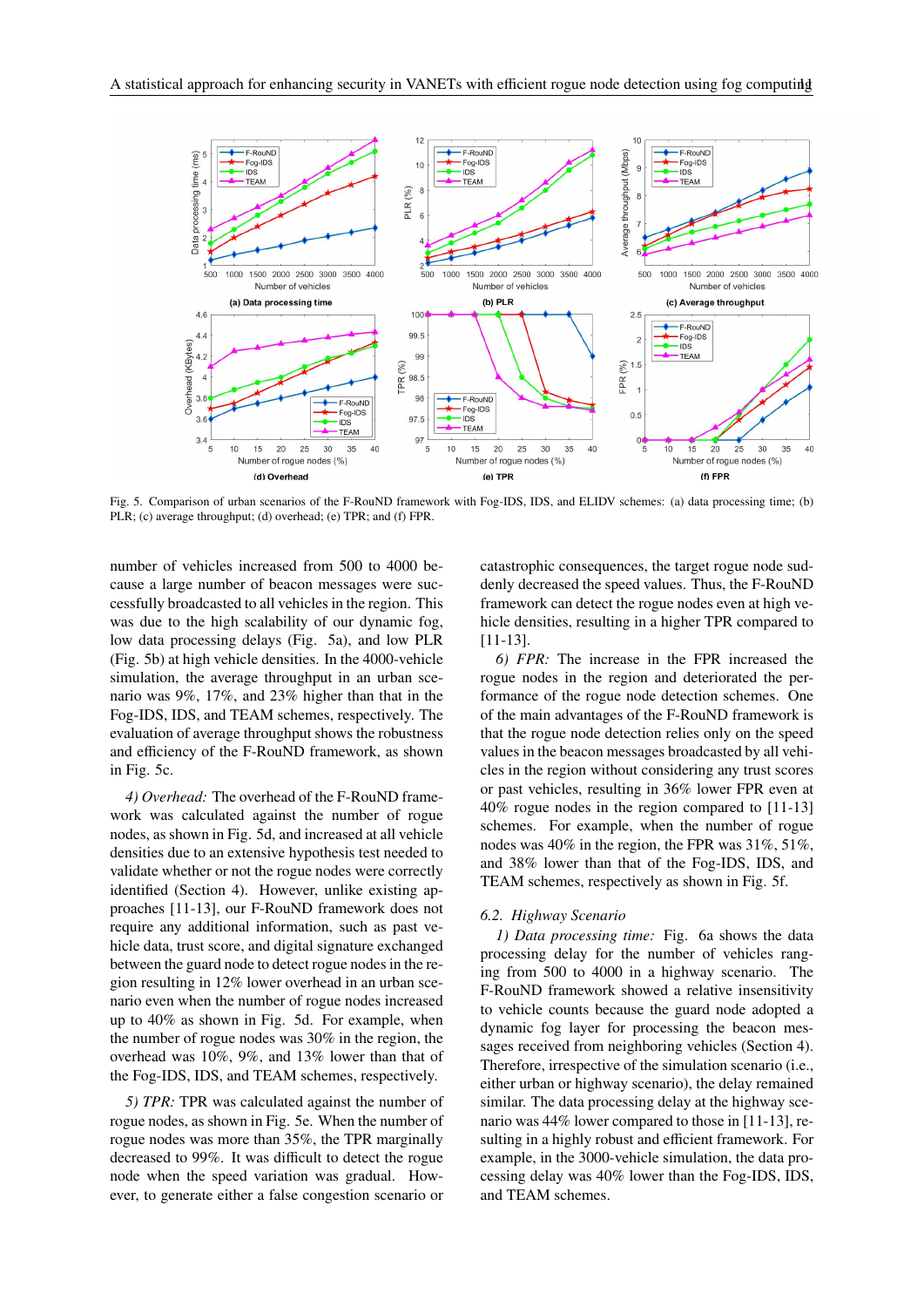

Fig. 6. Comparison of highway scenarios of the F-RouND framework with Fog-IDS, IDS, and ELIDV schemes: (a) data processing time; (b) PLR; (c) average throughput; (d) overhead; (e) TPR; and (f) FPR.

*2) PLR:* The PLR of our F-RouND framework in a highway scenario was marginally higher compared to the urban scenario was due to the high mobility of the vehicles, which resulted in a collision of some packets. However, the PLR of our highway scenario was lower compared to that of the schemes presented [11-13] at all vehicle densities. The PLR was calculated against the number of vehicles and increased for all schemes with increasing number of vehicles. In the 4000-vehicle simulation, PLR was 12%, 41%, and 23% lower than that in the Fog-IDS, IDS, and TEAM schemes respectively, as shown in Fig. 6b.

*3) Average throughput:* Due to a large number of messages being successfully broadcasted to the neighboring vehicles in the dynamic fog region, the average throughput of the F-RouND framework was higher compared to that in the schemes presented in [11- 13] in a highway scenario. The average throughput was calculated against the number of vehicles and increased when the number of vehicles increased from 500 to 4000 as shown in Fig. 6c. In the 4000-vehicle simulation, the average throughput was 13%, 19%, and 16% higher than that in the Fog-IDS, IDS, and TEAM schemes, respectively.

*4) Overhead:* Fig. 6d shows the effect of change in the number of rogue nodes on the overhead in a highway scenario. As mentioned in Section 6.1, the validation of the hypothesis test increased the overhead of our framework when the number of rogue nodes increased in the region. However, the F-RouND framework only relies on speed values in the received beacon messages when detecting rogue nodes. Thus, the overhead of the F-RouND framework in the highway scenario was 10% lower compared to that in the

schemes presented in [11-13]. For a network with 40% rogue nodes, the overhead was 13%, 7%, and 6% lower than that in the Fog-IDS, IDS, and TEAM schemes, respectively.

*5) TPR:* The TPR of the F-RouND framework in the highway scenario identified the rogue nodes correctly up to 30% rogue nodes in the region and slightly decreased to 98.5% when the number of rogue nodes increased to 40% as shown in Fig. 6e. It was difficult to detect the rogue nodes broadcasting false information when the speed varied gradually in the received beacon messages. However, to generate either a road accident scenario or catastrophic consequences, the target rogue node suddenly decreased the speed values resulting in a higher TPR compared to that in the Fog-IDS, IDS, and TEAM schemes at all vehicle densities.

*6) FPR:* An increase in FPR is a critical issue for any rogue node detection schemes as it increases the number of rogue nodes that may lead to severe network damage. The twofold process of the F-RouND framework (i.e., comparison of the speed values in beacon messages) for detecting rogue nodes and validating an extensive hypothesis test to determine whether the rogue nodes are correctly identified or not resulted in 32% lower FPR compared to the [11-13] schemes at all vehicle densities as shown in Fig. 6f. For a network with 40% rogue nodes, the FPR was 25%, 46%, and 32% lower than Fog-IDS, IDS, and TEAM schemes, respectively.

# 7. Conclusions and Future Directions

We studied herein the challenges in the existing rogue node detection schemes [11-13, 19-31], including high delay, poor resource utilization, high FPR,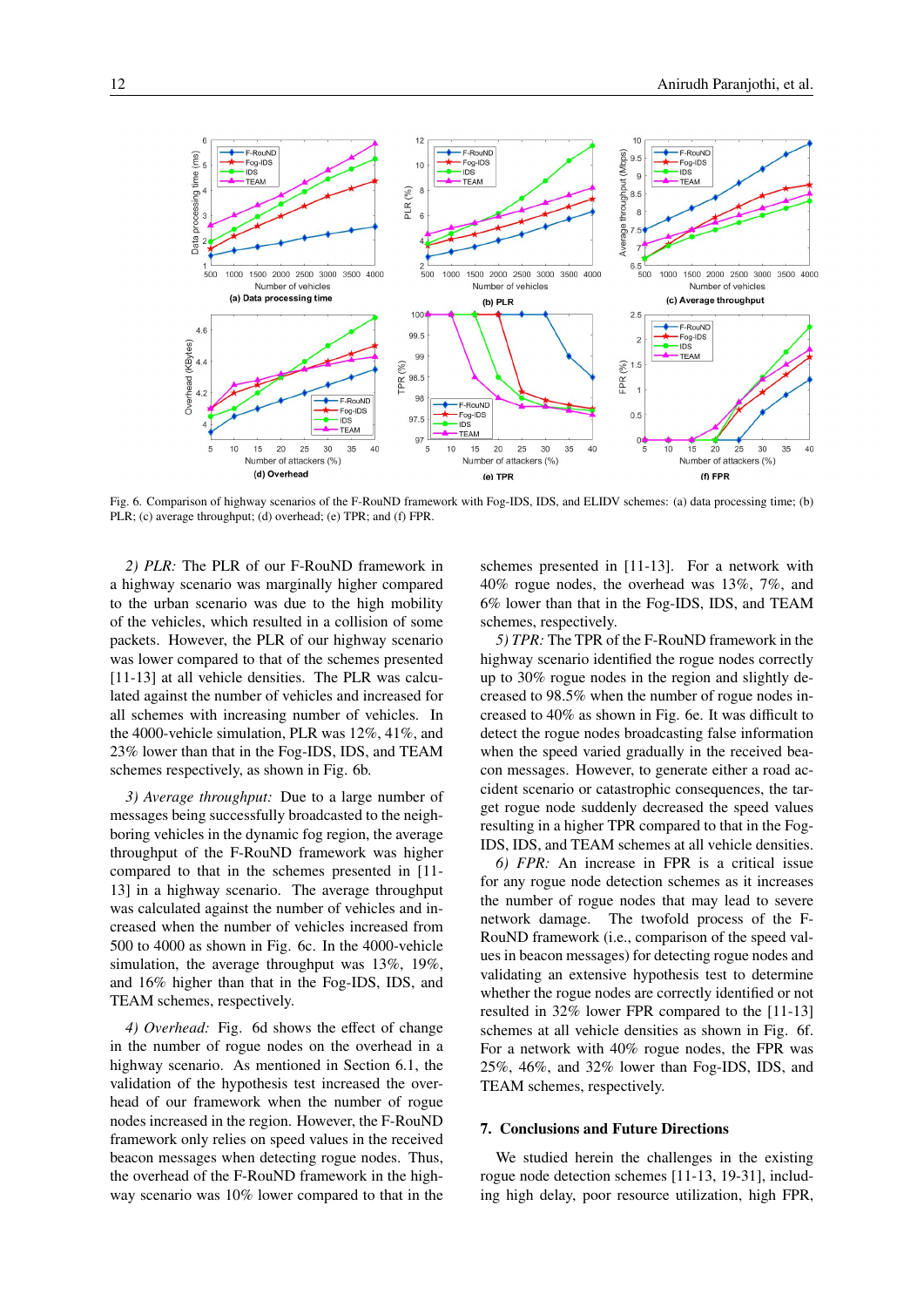and low TPR at high vehicle densities when the number of rogue nodes increases in a region. To address these limitations and provide an efficient scheme to detect the false messages broadcasted over the network, we proposed Greenshield's traffic flow-based fog computing technique called F-RouND for rogue node detection. The F-RouND framework demonstrated the effectiveness of the fog computing technique in determining rogue nodes, even when the number of rogue nodes increases by up to 40% in the region.

The simulations were performed based on metrics such as the data processing time, PLR, average throughput, network overhead, TPR, and FPR to evaluate the performance of the proposed framework using OMNET++ and SUMO simulator. Results showed that the F-RouND framework is scalable, efficient, robust, and performs up to 38% better than the schemes presented in [11-13]. Moreover, the performance of our extensive hypothesis test in validating the rogue nodes ensured 45% lower processing delay, 36% lower FPR and 12% lower overhead at the urban scenario and 44% lower processing delay, 32% lower FPR, 10% lower overhead at the highway scenario compared to that in the Fog-IDS, IDS, and TEAM techniques [11-13]. The F-RouND framework does not depend on any roadside infrastructures such as RSUs or trust scores or past vehicle data in rogue node detection, which is a major advantage compared to existing rogue node detection schemes.

In the future, we plan to extend this work to detect various attacks, such as Sybil, GPS spoofing, and impersonation attacks. This can be done by simulating the environment of the security attacks and then detecting the malicious information broadcasted using rogue node detection techniques.

#### References

- [1] H. Hasrouny, A. E. Samhat, C. Bassil, and A. Laouiti, "VANET security challenges and solutions: A survey," *Vehicular Communications*, vol. 7, pp. 7-20, 2017.
- [2] A.K. Malhi, S. Batra, and H. S. Pannu, "Security of vehicular ad-hoc networks: A comprehensive survey," *Computers* & *Security*, vol. 89, pp. 1-30, 2020.
- [3] A. Paranjothi, M. S. Khan, R. Patan, R. M. Parizi, and M. Atiquzzaman, "VANETomo: A congestion identification and control scheme in connected vehicles using network tomography," *Computer Communications*, vol. 151, pp. 275-289, 2020.
- [4] M. Naderi, F. Zargari, and M. Ghanbari, "Adaptive beacon broadcast in opportunistic routing for VANETs," *Ad Hoc Networks*, vol. 86, pp. 119-130, 2019.
- [5] P. Singh, A. Agarwal, G. Nakum, D. Rawat, and S. Nandi, "MPFSLP: Masqueraded probabilistic flooding for sourcelocation privacy in VANETs," *IEEE Transactions on Vehicular Technology*, vol. 70, pp. 9054-9064, 2020.
- [6] X. Lu, X. Wan, L. Xiao, Y. Tang, and W. Zhuang, "Learningbased rogue edge detection in VANETs with ambient radio signals," *IEEE International Conference on Communications (ICC)*, pp. 1-6, 2018.
- [7] G. Loukas, E. Karapistoli, E. Panaousis, P. Sarigiannidis, A. Bezemskij, and T. Vuong, "A taxonomy and survey of cyberphysical intrusion detection approaches for vehicles," *Ad Hoc Networks*, vol. 84, pp. 124-147, 2019.
- [8] R. G. Engoulou, M. Bellaïche, S. Pierre, and A. Quintero, "VANET security surveys," *Computer Communications*, vol. 44, pp. 1-13, 2014.
- [9] S. M. Sangve, R. Bhati, and V. N. Gavali, "Intrusion detection system for detecting rogue nodes in vehicular ad hoc network," *International Conference on Data Management, Analytics, and Innovation (ICDMAI)*, pp. 127-131, 2017.
- [10] S. Sharma and A. Kaul, "A survey on intrusion detection systems and honeypot-based proactive security mechanisms in VANETs and VANET cloud," *Vehicular communications*, vol. 12, pp. 138-164, 2018.
- [11] B. Al-Otaibi, N. Al-Nabhan, and Y. Tian, "Privacy-preserving vehicular rogue node detection scheme for fog computing," *Sensors*, vol. 19, pp. 965-983, 2019.
- [12] K. Zaidi, M. B. Milojevic, V. Rakocevic, A. Nallanathan, and M. Rajarajan, "Host-based intrusion detection for VANETs: A statistical approach to rogue node detection," *IEEE Transactions on Vehicular Technology*, vol. 65, pp. 6703-6714, 2015.
- [13] F. Ahmad, V. N. Franqueira, and A. Adnane, "TEAM: A trust evaluation and management framework in context-enabled vehicular ad-hoc networks," *IEEE Access*, vol. 6, pp. 28643- 28660, 2018.
- [14] A. Paranjothi, U. Tanik, Y. Wang, and M. S. Khan, "Hybrid-Vehfog: A robust approach for reliable dissemination of critical messages in connected vehicles," *Transactions on Emerging Telecommunications Technologies*, vol. 30, pp. 359-375, 2019.
- [15] A. Paranjothi, M. S. Khan, and M. Atiquzzaman, "DFCV: A novel approach for message dissemination in connected vehicles using dynamic fog," *International Conference on Wired*/*Wireless Internet Communication (WWIC)*, pp. 311- 322, 2018.
- [16] L. Bariah, D. Shehada, E. Salahat, and C. Y. Yeun, "Recent advances in VANET security: A survey," *IEEE Vehicular Technology Conference (VTC-Fall)*, pp. 1-7, 2015.
- [17] S. Garg, A. Singh, K. Kaur, G. S. Aujla, S. Batra, N. Kumar, and M. S. Obaidat, "Edge computing-based security framework for big data analytics in VANETs," *IEEE Network*, vol. 33, pp. 72-81, 2019.
- [18] A. Paranjothi, M. S. Khan, and M. Atiquzzaman, "Hybrid-Vehcloud: An obstacle shadowing approach for VANETs in urban environment," *IEEE Vehicular Technology Conference (VTC-Fall)*, pp. 1-5, 2018.
- [19] M. Arshad, Z. Ullah, M. Khalid, N. Ahmad, W. Khalid, D. Shahwar, and Y. Cao, "Beacon trust management system and fake data detection in vehicular ad hoc networks," *IET Intelligent Transport Systems*, vol. 13, pp. 780-788, 2018.
- [20] J. Liang, J. Chen, Y. Zhu, and R. Yu, "A novel intrusion detection system for vehicular ad hoc networks (VANETs) based on differences of traffic flow and position," *Applied Soft Computing*, vol. 75, pp. 712-727, 2019.
- [21] H. Sedjelmaci, S. M. Senouci, and M. A. Abu-Rgheff, "An efficient and lightweight intrusion detection mechanism for service-oriented vehicular networks," *IEEE Internet of Things Journal*, vol. 1, pp. 570-577, 2014.
- [22] S. Ahmed, S. Rubeaai, and K. Tepe, "Novel trust framework for vehicular networks," *IEEE Transactions on Vehicular Technology*, vol. 66, pp. 9498-9511, 2017.
- [23] C. Zhang, K. Chen, X. Zeng, and X. Xue, "Misbehavior detection based on support vector machine and Dempster-Shafer theory of evidence in VANETs," *IEEE Access*, vol. 6, pp. 59860-59870, 2018.
- [24] E. A. Shams, A. Rizaner, and A. H. Ulusoy, "Trust aware support vector machine intrusion detection and prevention system in vehicular ad hoc networks," *Computers* & *Security*, vol. 78, pp. 245-254, 2018.
- [25] P. Mundhe, V. K. Yadav, S. Verma, and S. Venkatesan, "Efficient lattice-based ring signature for message authentication in VANETs," *IEEE Systems Journal*, vol. 15, pp. 1602-1614, 2020.
- [26] L. Yang, A. Moubayed, I. Hamieh, and A. Shami, "Treebased intelligent intrusion detection system in internet of vehicles," *IEEE Global Communications Conference (GLOBE-*